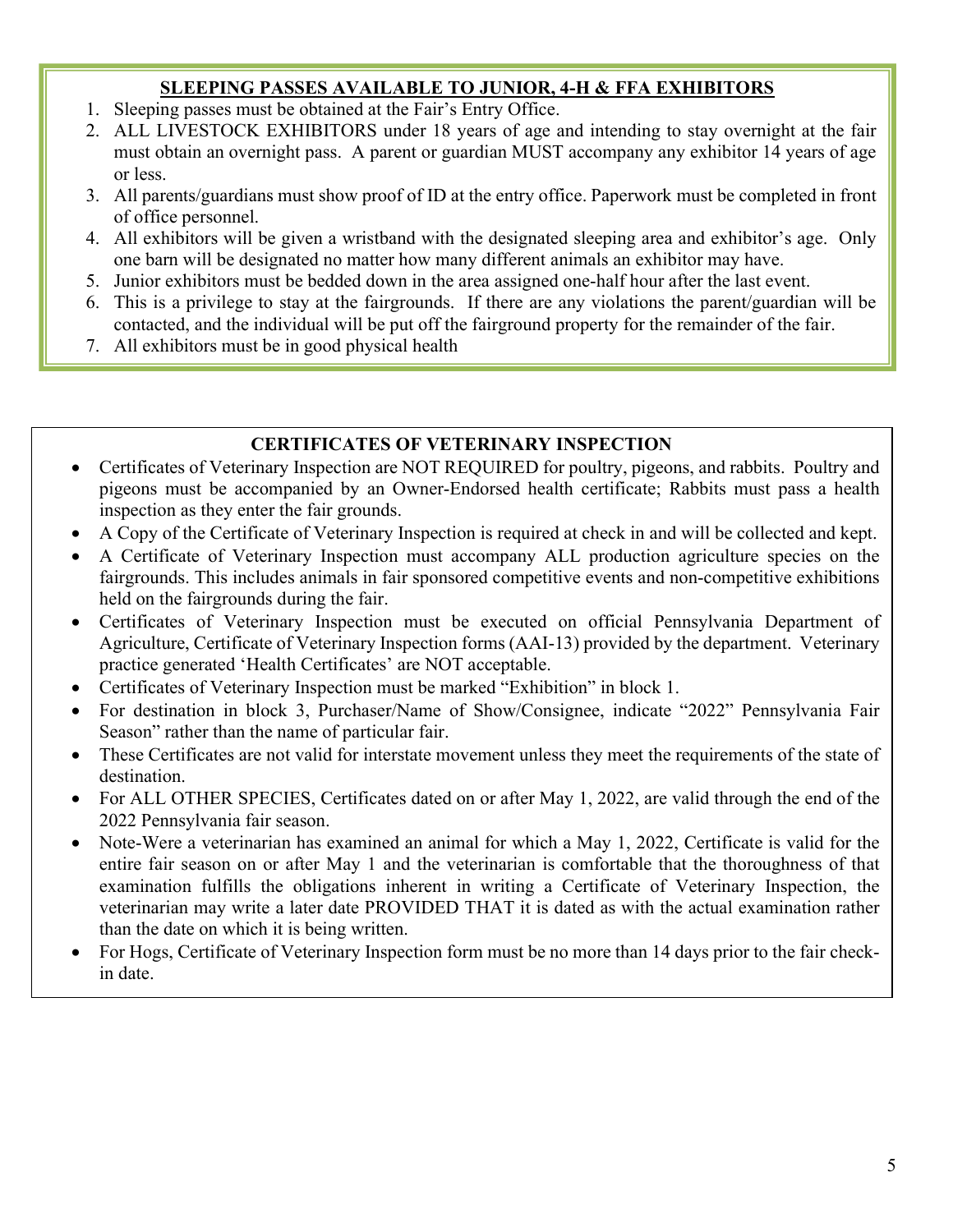### ANIMAL HEALTH RULES AND REGULATIONS

- All animals admitted to (show or fair) shall be identified by a unique and permanent ear tag or leg band, tattoo, brand, RFID tag or records of unique physical markings.
- Animals known to be infected with or exposed to any contagious, infectious, or external parasite disease, and animals restricted by quarantine may not be assembled for show purposes.
- All animals admitted to (show or fair) must comply with applicable state (7 PA Code) or federal (9CFR) rules.
- Animals presented for exhibition will be subject to inspection by show officials and will be rejected if evidence of infectious, contagious, or parasitic disease is apparent or if health certification or identification documentation is not acceptable.
- All show animals should be held in isolation for at least 30 days after return to the herd of origin.
- USE CAUTION WHEN FITTING YOUR ANIMALS Be sure to use only grooming products that are approved for use not banned on meat and dairy animals when fitting your animals for show. Unapproved products may contain ingredients that result in unacceptable residues in the meat or milk. If you are not certain that a product is residue safe and approved for use on meat or dairy animals. DO NOT USE IT!
- \*\*IMPORTANT! \*\* IF UPON SLAUGHTER, TREATMENT WITH DRUGS, BIOLOGICS, OR ANY CHEMICAL FROM FITTING PRODUCTS, IS THE CAUSE OF CONDEMNATION OF A CARCASS, THE LOSS OF THE CARCASS AND ANY OTHER DAMAGES WILL BE BORNE BY THE EXHIBITOR. IT IS STRONGLY RECOMMENDED THAT ANIMALS MUST BE WASHED BEFORE SALE.
- ALL HEALTH PAPERS MUST REMAIN AT FAIR GROUNDS FOR LENGTH OF FAIR.

### ANIMAL WELFARE POLICY

According to a plan, perhaps divine, perhaps evolutionary, but in any event, not the result of human intervention, we share the fragile environment of this planet with the animal kingdom; a kingdom of wild creatures in wilderness areas we must preserve; a kingdom of domesticated creatures who with us share our fields and meadows, our very homes, creature who, like us are born in a state of total dependence on parents or other adults; creatures who suffer pain, endure the pangs of hunger, shiver in the cold, swelter in the heat, recoil from cruelty, suffer from neglect, experience the ravages of disease, respond to loving care, and are comforted by clean, adequate living space just as humans.

While recognizing the benefit to humanity derived from effective research into causes of and cures for disease and the need of the people of the World for an adequate food supply, the Westmoreland Agricultural Fair Association reaffirms as one of its basic corporate objectives the understanding and preservation of the basic needs of animals – wild and domestic.

This Association determines to devote its resources and programs to the understanding and preservation of such needs.

This Association is determined to take all appropriate steps, to the extent of its capabilities to require that those who use or occupy premises owned by this Association take every appropriate measure for the preservation of such needs.

This Association determines to support and assist in every way possible the efforts and activities of other agencies, public or private, the purposes of which are the understanding and preservation of such needs.